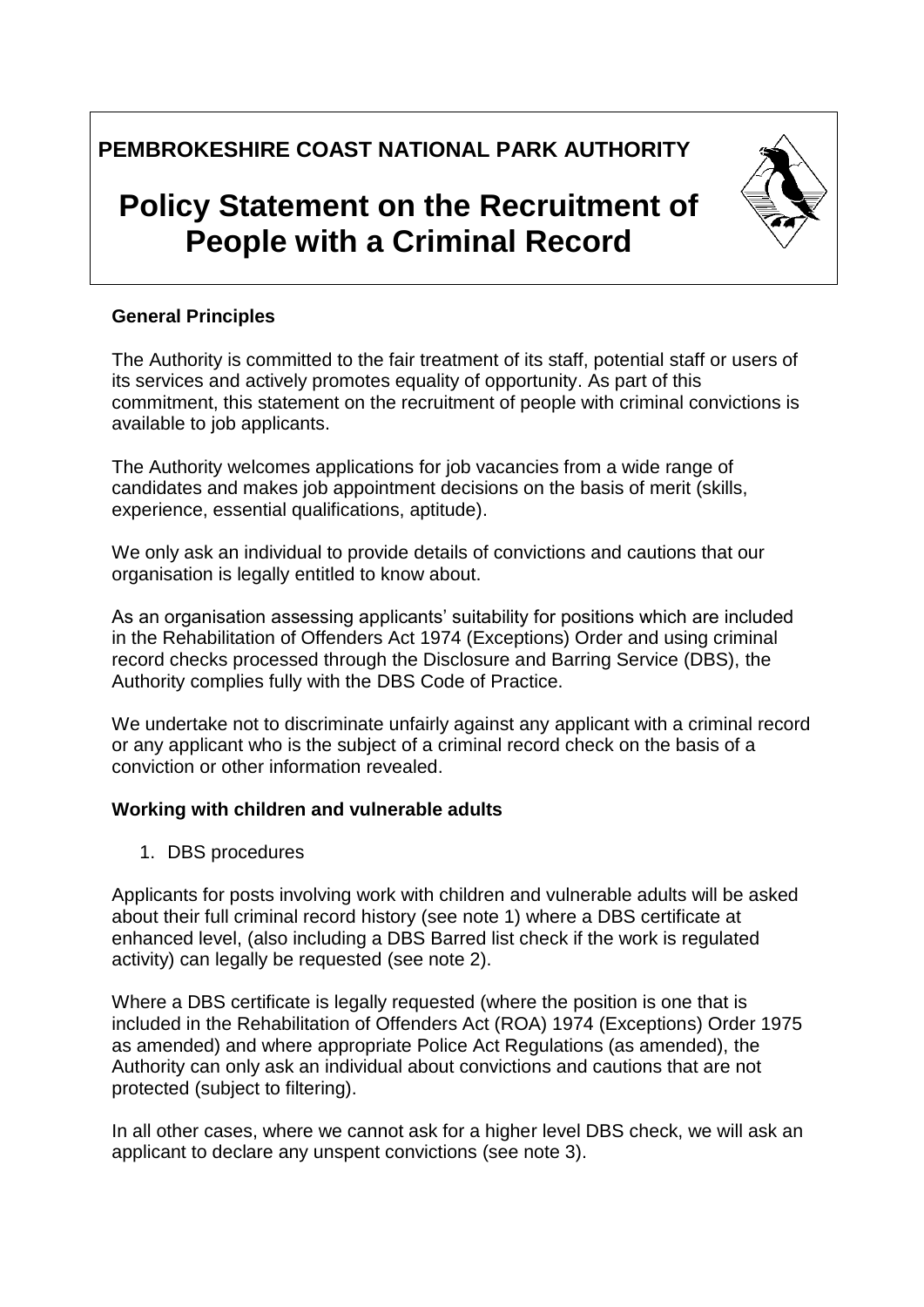We will only carry out a DBS check after a thorough risk assessment has indicated that one is both proportionate and relevant to the position concerned, and when check eligibility conditions are met.

All applicants who are asked to undergo a DBS check will be made aware of the existence of the DBS Code of Practice; a copy of which will be available on request.

2. Job application procedures

For those positions where a criminal record check is identified as necessary, the published job details (job advert and/or job description/person specification) will contain a statement that an applicant will need to undergo a DBS check at the appropriate level if a job offer is made. .

Applicants are encouraged to disclose relevant information at an early stage in the application/interview process. This information should be sent with job applications, in a separate envelope marked confidential. This will be opened if the applicant is short-listed for interview, and will only be seen by those who need to see it as part of the recruitment process. Failure to reveal information that is directly relevant to the position sought could lead to withdrawal of an offer of employment.

At interview, or in a separate discussion, we will ensure that an open and measured discussion takes place about any offences or other matter that might be relevant.

We undertake to discuss any matter revealed on a DBS certificate with the individual seeking the position before withdrawing any conditional offer of employment.

3. Staff competence

We will ensure that all those in our organisation who are involved in the recruitment process are competent to identify and assess the relevance and circumstances of offences, and have received appropriate guidance and training in the relevant legislation relating to the employment of ex-offenders, e.g. the Rehabilitation of Offenders Act 1974.

## **Working in other roles**

For posts not covered by DBS requirements, the Authority will only ask about applicants' 'unspent' convictions (as defined in the Rehabilitation of Offenders Act 1974).

Applicants are encouraged to disclose relevant information at an early stage in the application/interview process. This information should be sent with job applications, in a separate envelope marked confidential. This will be opened if the applicant is short-listed for interview, and will only be seen by those who need to see it as part of the recruitment process. Failure to reveal information that is directly relevant to the position sought could lead to withdrawal of an offer of employment.

At interview, or in a separate discussion, we will ensure that an open and measured discussion takes place about any offences or other matter that might be relevant.